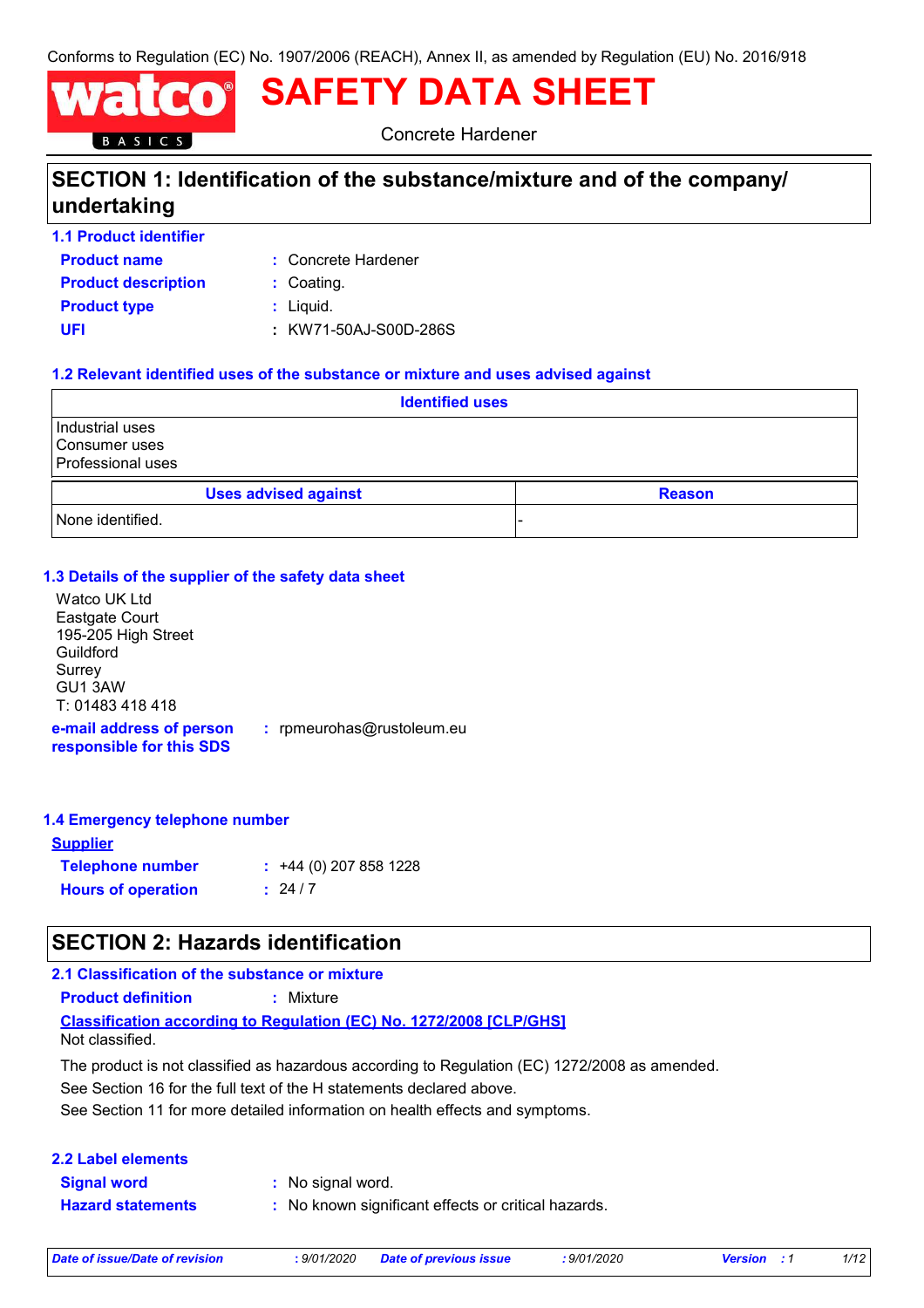# **SECTION 2: Hazards identification**

| <b>Precautionary statements</b>                                                                                                                                 |                                                                                                                                                                                                                                                                        |
|-----------------------------------------------------------------------------------------------------------------------------------------------------------------|------------------------------------------------------------------------------------------------------------------------------------------------------------------------------------------------------------------------------------------------------------------------|
| <b>General</b>                                                                                                                                                  | : P102 - Keep out of reach of children.<br>P103 - Read label before use.<br>P101 - If medical advice is needed, have product container or label at hand.                                                                                                               |
| <b>Prevention</b>                                                                                                                                               | : Not applicable.                                                                                                                                                                                                                                                      |
| <b>Response</b>                                                                                                                                                 | Not applicable.                                                                                                                                                                                                                                                        |
| <b>Storage</b>                                                                                                                                                  | : Not applicable.                                                                                                                                                                                                                                                      |
| <b>Disposal</b>                                                                                                                                                 | P501 - Dispose of contents and container in accordance with all local, regional,<br>national and international regulations.                                                                                                                                            |
| <b>Hazardous ingredients</b>                                                                                                                                    | : Not applicable.                                                                                                                                                                                                                                                      |
| <b>Supplemental label</b><br>elements                                                                                                                           | : Contains 1,2-benzisothiazol-3(2H)-one and Reaction mass of: 5-chloro-2-methyl-<br>4-isothiazolin-3-one [EC no. 247-500-7] and 2-methyl-2H-isothiazol-3-one [EC no.<br>220-239-6] (3:1). May produce an allergic reaction. Safety data sheet available on<br>request. |
| <b>Annex XVII - Restrictions</b><br>on the manufacture,<br>placing on the market and<br>use of certain dangerous<br>substances, mixtures and<br><b>articles</b> | : Not applicable.                                                                                                                                                                                                                                                      |
| <b>Special packaging requirements</b>                                                                                                                           |                                                                                                                                                                                                                                                                        |
| <b>Containers to be fitted</b><br>with child-resistant<br>fastenings                                                                                            | : Not applicable.                                                                                                                                                                                                                                                      |
| <b>Tactile warning of danger</b>                                                                                                                                | : Not applicable.                                                                                                                                                                                                                                                      |
| <b>2.3 Other hazards</b>                                                                                                                                        |                                                                                                                                                                                                                                                                        |
| <b>Product meets the criteria</b><br>for PBT or vPvB according<br>to Regulation (EC) No.<br>1907/2006, Annex XIII                                               | : This mixture does not contain any substances that are assessed to be a PBT or a<br>vPvB.                                                                                                                                                                             |
| Other hazards which do<br>not result in classification                                                                                                          | : None known.                                                                                                                                                                                                                                                          |

# **SECTION 3: Composition/information on ingredients**

#### **3.2 Mixtures :** Mixture

There are no ingredients present which, within the current knowledge of the supplier and in the concentrations applicable, are classified as hazardous to health or the environment, are PBTs, vPvBs or Substances of equivalent concern, or have been assigned a workplace exposure limit and hence require reporting in this section.

# **SECTION 4: First aid measures**

### **4.1 Description of first aid measures**

| General                        | : In all cases of doubt, or when symptoms persist, seek medical attention. Never give<br>anything by mouth to an unconscious person. If unconscious, place in recovery<br>position and seek medical advice. |
|--------------------------------|-------------------------------------------------------------------------------------------------------------------------------------------------------------------------------------------------------------|
| <b>Eye contact</b>             | : Remove contact lenses, if present and easy to do. Immediately flush eyes with<br>running water for at least 7 minutes, keeping eyelids open.                                                              |
| <b>Inhalation</b>              | : Remove to fresh air. Keep person warm and at rest. If not breathing, if breathing is<br>irregular or if respiratory arrest occurs, provide artificial respiration or oxygen by<br>trained personnel.      |
| <b>Skin contact</b>            | : Remove contaminated clothing and shoes. Wash skin thoroughly with soap and<br>water or use recognised skin cleanser. Do NOT use solvents or thinners.                                                     |
| <b>Ingestion</b>               | : If swallowed, seek medical advice immediately and show the container or label.<br>Keep person warm and at rest. Do NOT induce vomiting.                                                                   |
| Date of issue/Date of revision | 2/12<br>: 9/01/2020<br><b>Date of previous issue</b><br>: 9/01/2020<br><b>Version</b><br>- 1                                                                                                                |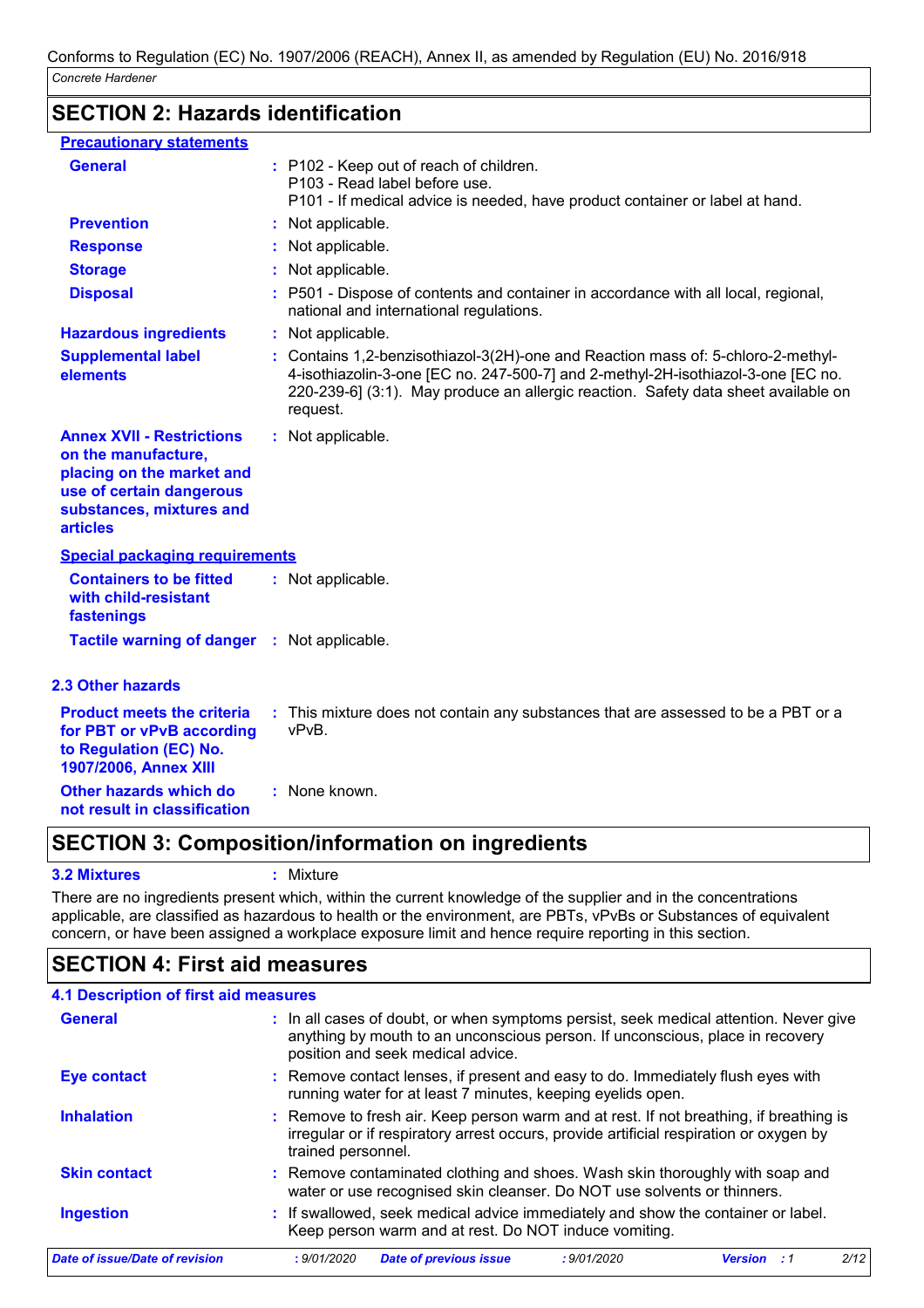### **SECTION 4: First aid measures**

**Protection of first-aiders** : No action shall be taken involving any personal risk or without suitable training.

### **4.2 Most important symptoms and effects, both acute and delayed**

There are no data available on the mixture itself. The mixture has been assessed following the conventional method of the CLP Regulation (EC) No 1272/2008 and is classified for toxicological properties accordingly. See Sections 2 and 3 for details.

Repeated or prolonged contact with the mixture may cause removal of natural fat from the skin, resulting in nonallergic contact dermatitis and absorption through the skin.

If splashed in the eyes, the liquid may cause irritation and reversible damage.

This takes into account, where known, delayed and immediate effects and also chronic effects of components from short-term and long-term exposure by oral, inhalation and dermal routes of exposure and eye contact.

Contains 1,2-benzisothiazol-3(2H)-one, Reaction mass of: 5-chloro-2-methyl-4-isothiazolin-3-one [EC no. 247-500-7] and 2-methyl-2H-isothiazol-3-one [EC no. 220-239-6] (3:1). May produce an allergic reaction.

#### **Over-exposure signs/symptoms**

| <b>Eye contact</b>  | : No specific data. |
|---------------------|---------------------|
| <b>Inhalation</b>   | : No specific data. |
| <b>Skin contact</b> | : No specific data. |
| <b>Ingestion</b>    | : No specific data. |

### **4.3 Indication of any immediate medical attention and special treatment needed**

| <b>Notes to physician</b>  | Treat symptomatically. Contact poison treatment specialist immediately if large<br>quantities have been ingested or inhaled. |
|----------------------------|------------------------------------------------------------------------------------------------------------------------------|
| <b>Specific treatments</b> | No specific treatment.                                                                                                       |

See toxicological information (Section 11)

### **SECTION 5: Firefighting measures**

| 5.1 Extinguishing media                                  |                                                                                                                                                                                                                                                                                                                                                                       |
|----------------------------------------------------------|-----------------------------------------------------------------------------------------------------------------------------------------------------------------------------------------------------------------------------------------------------------------------------------------------------------------------------------------------------------------------|
| <b>Suitable extinguishing</b><br>media                   | : Recommended: alcohol-resistant foam, $CO2$ , powders, water spray.                                                                                                                                                                                                                                                                                                  |
| <b>Unsuitable extinguishing</b><br>media                 | : Do not use water jet.                                                                                                                                                                                                                                                                                                                                               |
|                                                          | 5.2 Special hazards arising from the substance or mixture                                                                                                                                                                                                                                                                                                             |
| <b>Hazards from the</b><br>substance or mixture          | : Fire will produce dense black smoke. Exposure to decomposition products may<br>cause a health hazard. Appropriate breathing apparatus may be required. Cool<br>closed containers exposed to fire with water.                                                                                                                                                        |
| <b>Hazardous thermal</b><br>decomposition products       | : No specific data.                                                                                                                                                                                                                                                                                                                                                   |
| <b>5.3 Advice for firefighters</b>                       |                                                                                                                                                                                                                                                                                                                                                                       |
| <b>Special protective actions</b><br>for fire-fighters   | : Promptly isolate the scene by removing all persons from the vicinity of the incident if<br>there is a fire. No action shall be taken involving any personal risk or without<br>suitable training.                                                                                                                                                                   |
| <b>Special protective</b><br>equipment for fire-fighters | : Fire-fighters should wear appropriate protective equipment and self-contained<br>breathing apparatus (SCBA) with a full face-piece operated in positive pressure<br>mode. Clothing for fire-fighters (including helmets, protective boots and gloves)<br>conforming to European standard EN 469 will provide a basic level of protection for<br>chemical incidents. |
| <b>Additional information</b>                            | : No unusual hazard if involved in a fire.                                                                                                                                                                                                                                                                                                                            |

*Date of issue/Date of revision* **:** *9/01/2020 Date of previous issue : 9/01/2020 Version : 1 3/12*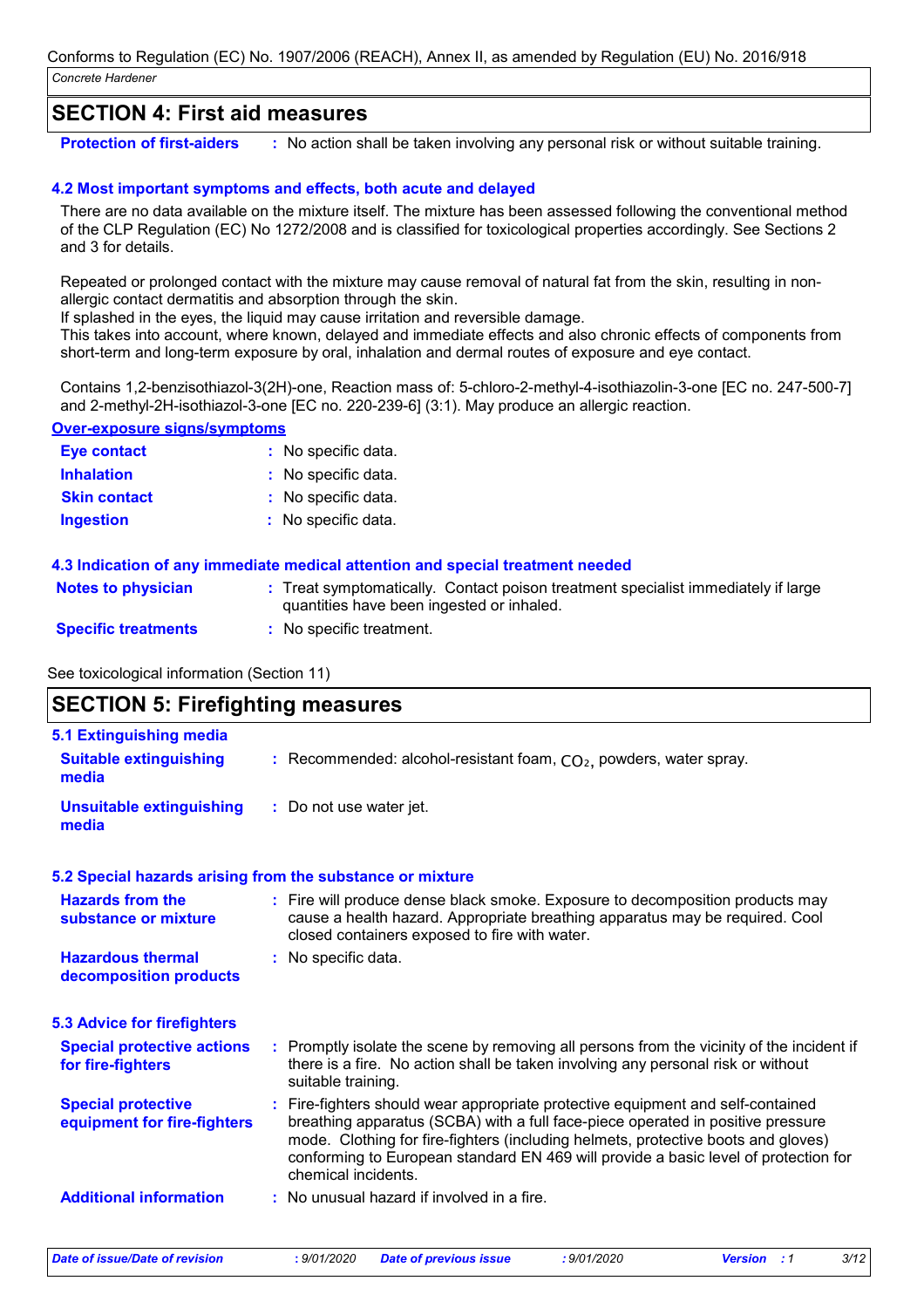### **SECTION 6: Accidental release measures**

|                                                          | 6.1 Personal precautions, protective equipment and emergency procedures                                                                                                                                                                                                                                                                                                                                                                                                        |
|----------------------------------------------------------|--------------------------------------------------------------------------------------------------------------------------------------------------------------------------------------------------------------------------------------------------------------------------------------------------------------------------------------------------------------------------------------------------------------------------------------------------------------------------------|
| For non-emergency<br>personnel                           | : No action shall be taken involving any personal risk or without suitable training.<br>Evacuate surrounding areas. Keep unnecessary and unprotected personnel from<br>entering. Do not touch or walk through spilt material. Put on appropriate personal<br>protective equipment.                                                                                                                                                                                             |
| For emergency responders                                 | : If specialised clothing is required to deal with the spillage, take note of any<br>information in Section 8 on suitable and unsuitable materials. See also the<br>information in "For non-emergency personnel".                                                                                                                                                                                                                                                              |
| <b>6.2 Environmental</b><br>precautions                  | : Avoid dispersal of spilt material and runoff and contact with soil, waterways, drains<br>and sewers. Inform the relevant authorities if the product has caused environmental<br>pollution (sewers, waterways, soil or air).                                                                                                                                                                                                                                                  |
| 6.3 Methods and material for containment and cleaning up |                                                                                                                                                                                                                                                                                                                                                                                                                                                                                |
| <b>Small spill</b>                                       | : Stop leak if without risk. Move containers from spill area. Dilute with water and mop<br>up if water-soluble. Alternatively, or if water-insoluble, absorb with an inert dry<br>material and place in an appropriate waste disposal container. Dispose of via a<br>licensed waste disposal contractor.                                                                                                                                                                       |
| <b>Large spill</b>                                       | : Stop leak if without risk. Move containers from spill area. Prevent entry into sewers,<br>water courses, basements or confined areas. Wash spillages into an effluent<br>treatment plant or proceed as follows. Contain and collect spillage with non-<br>combustible, absorbent material e.g. sand, earth, vermiculite or diatomaceous earth<br>and place in container for disposal according to local regulations. Dispose of via a<br>licensed waste disposal contractor. |
| <b>6.4 Reference to other</b><br><b>sections</b>         | : See Section 1 for emergency contact information.<br>See Section 8 for information on appropriate personal protective equipment.<br>See Section 13 for additional waste treatment information.                                                                                                                                                                                                                                                                                |

### **SECTION 7: Handling and storage**

The information in this section contains generic advice and guidance.

| <b>7.1 Precautions for safe</b><br>handling | : Keep away from heat, sparks and flame. No sparking tools should be used.<br>Avoid contact with skin and eyes. Avoid the inhalation of dust, particulates, spray or<br>mist arising from the application of this mixture. Avoid inhalation of dust from |
|---------------------------------------------|----------------------------------------------------------------------------------------------------------------------------------------------------------------------------------------------------------------------------------------------------------|
|                                             | sanding.<br>Eating, drinking and smoking should be prohibited in areas where this material is<br>handled, stored and processed.<br>Put on appropriate personal protective equipment (see Section 8).                                                     |
|                                             | Never use pressure to empty. Container is not a pressure vessel.<br>Always keep in containers made from the same material as the original one.<br>Comply with the health and safety at work laws.                                                        |

### **7.2 Conditions for safe storage, including any incompatibilities**

Store in accordance with local regulations. **Notes on joint storage** Keep away from: oxidising agents, strong alkalis, strong acids. **Additional information on storage conditions** Observe label precautions. Store in a dry, cool and well-ventilated area. Keep away from heat and direct sunlight. Keep container tightly closed. Keep away from sources of ignition. No smoking. Prevent unauthorised access. Containers that have been opened must be carefully resealed and kept upright to prevent leakage.

### **7.3 Specific end use(s) Recommendations :** Not available.

*Date of issue/Date of revision* **:** *9/01/2020 Date of previous issue : 9/01/2020 Version : 1 4/12*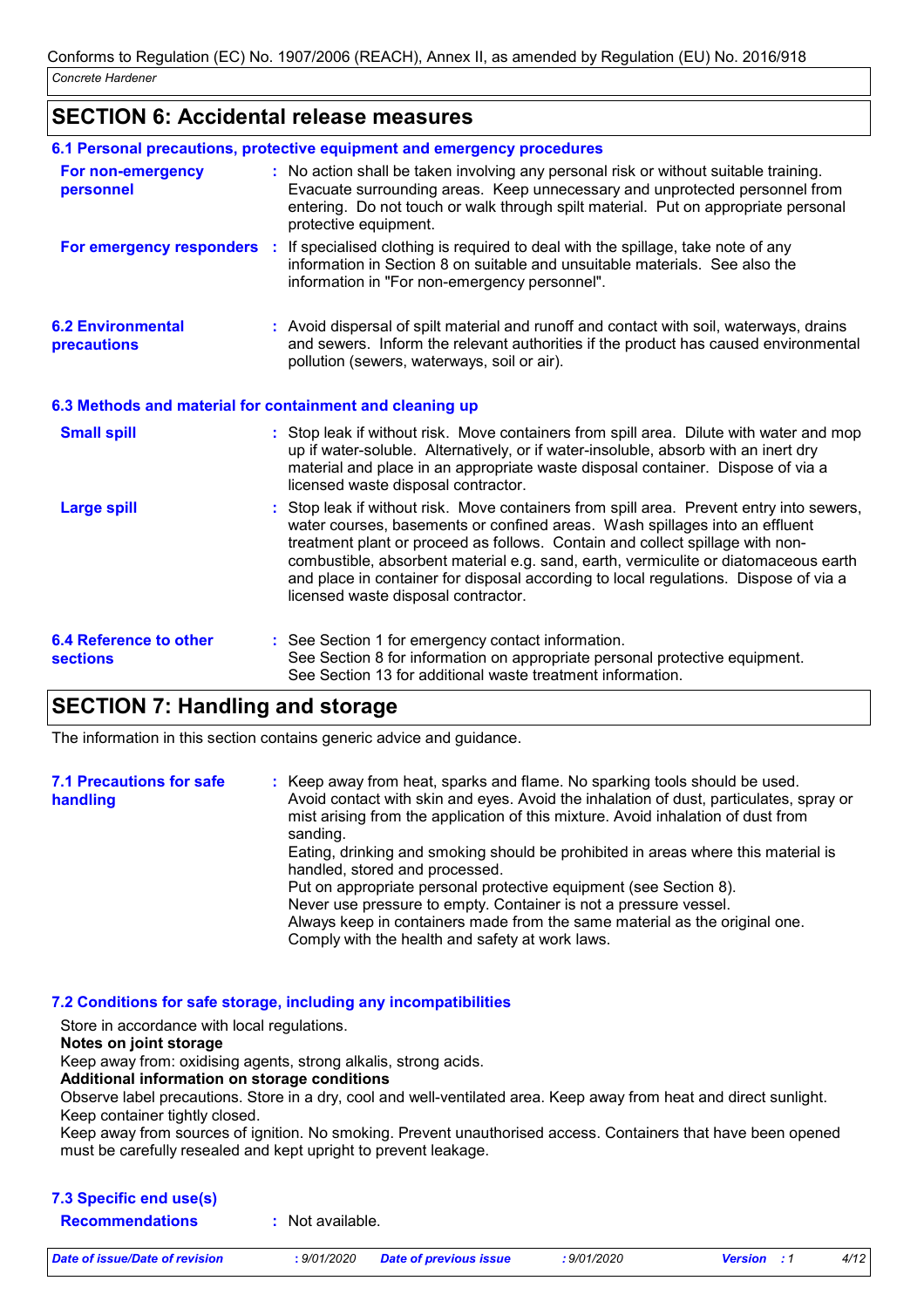# **SECTION 7: Handling and storage**

**Industrial sector specific : solutions** : Not available.

### **SECTION 8: Exposure controls/personal protection**

The information in this section contains generic advice and guidance. Information is provided based on typical anticipated uses of the product. Additional measures might be required for bulk handling or other uses that could significantly increase worker exposure or environmental releases.

#### **8.1 Control parameters**

**Occupational exposure limits**

No exposure limit value known.

**Recommended monitoring procedures :** If this product contains ingredients with exposure limits, personal, workplace atmosphere or biological monitoring may be required to determine the effectiveness of the ventilation or other control measures and/or the necessity to use respiratory protective equipment. Reference should be made to monitoring standards, such as the following: European Standard EN 689 (Workplace atmospheres - Guidance for the assessment of exposure by inhalation to chemical agents for comparison with limit values and measurement strategy) European Standard EN 14042 (Workplace atmospheres - Guide for the application and use of procedures for the assessment of exposure to chemical and biological agents) European Standard EN 482 (Workplace atmospheres - General requirements for the performance of procedures for the measurement of chemical agents) Reference to national guidance documents for methods for the determination of hazardous substances will also be required.

#### **DNELs/DMELs**

No DNELs/DMELs available.

### **PNECs**

No PNECs available

| <b>8.2 Exposure controls</b>                      |                                                                                                                                                                                                                                                                                                                                                                                                                          |
|---------------------------------------------------|--------------------------------------------------------------------------------------------------------------------------------------------------------------------------------------------------------------------------------------------------------------------------------------------------------------------------------------------------------------------------------------------------------------------------|
| <b>Appropriate engineering</b><br><b>controls</b> | : Provide adequate ventilation. Where reasonably practicable, this should be<br>achieved by the use of local exhaust ventilation and good general extraction. If<br>these are not sufficient to maintain concentrations of particulates and solvent<br>vapours below the OEL, suitable respiratory protection must be worn.                                                                                              |
| <b>Individual protection measures</b>             |                                                                                                                                                                                                                                                                                                                                                                                                                          |
| <b>Hygiene measures</b>                           | : Wash hands, forearms and face thoroughly after handling chemical products, before<br>eating, smoking and using the lavatory and at the end of the working period.<br>Appropriate techniques should be used to remove potentially contaminated clothing.<br>Wash contaminated clothing before reusing. Ensure that eyewash stations and<br>safety showers are close to the workstation location.                        |
| <b>Eye/face protection</b>                        | : Safety eyewear complying with an approved standard should be used when a risk<br>assessment indicates this is necessary to avoid exposure to liquid splashes, mists,<br>gases or dusts. If contact is possible, the following protection should be worn,<br>unless the assessment indicates a higher degree of protection: safety glasses with<br>side-shields. Recommended: safety glasses with side-shields (EN 166) |
| <b>Skin protection</b>                            |                                                                                                                                                                                                                                                                                                                                                                                                                          |
| <b>Hand protection</b>                            |                                                                                                                                                                                                                                                                                                                                                                                                                          |
| combination of chemicals.                         | There is no one glove material or combination of materials that will give unlimited resistance to any individual or                                                                                                                                                                                                                                                                                                      |

The breakthrough time must be greater than the end use time of the product.

The instructions and information provided by the glove manufacturer on use, storage, maintenance and replacement must be followed.

Gloves should be replaced regularly and if there is any sign of damage to the glove material.

Always ensure that gloves are free from defects and that they are stored and used correctly.

The performance or effectiveness of the glove may be reduced by physical/chemical damage and poor maintenance.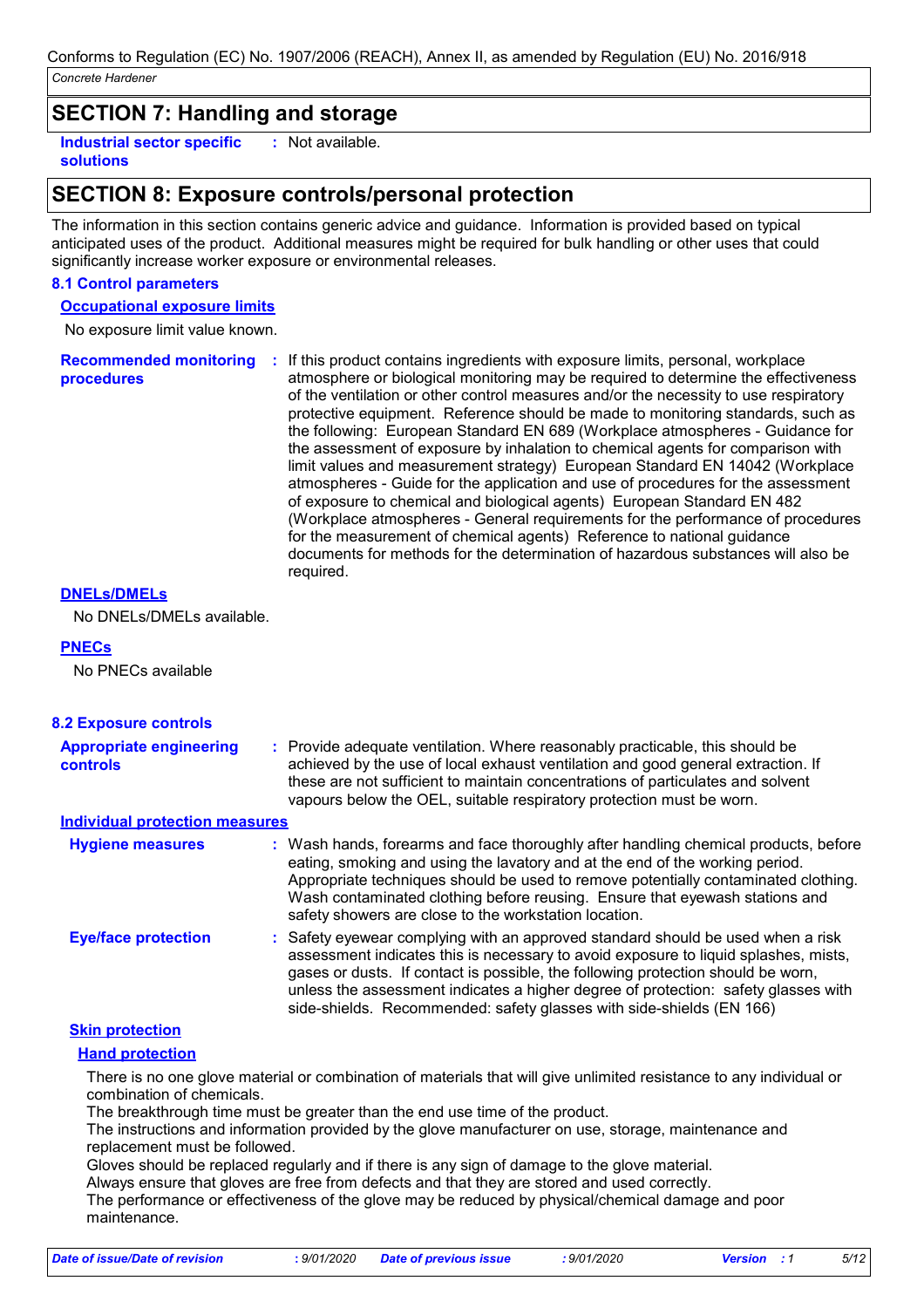## **SECTION 8: Exposure controls/personal protection**

**:** For prolonged or repeated handling, use the following type of gloves: The recommendation for the type or types of glove to use when handling this Recommended: > 8 hours (breakthrough time): nitrile rubber (0.5mm) gloves. **Gloves** Barrier creams may help to protect the exposed areas of the skin but should not be applied once exposure has occurred.

product is based on information from the following source: The user must check that the final choice of type of glove selected for handling this product is the most appropriate and takes into account the particular conditions of EN 374

- use, as included in the user's risk assessment. **Respiratory protection : Other skin protection**  $\qquad$ **:** Appropriate footwear and any additional skin protection measures should be **Body protection :** selected based on the task being performed and the risks involved and should be approved by a specialist before handling this product. Personal protective equipment for the body should be selected based on the task being performed and the risks involved and should be approved by a specialist before handling this product. Recommended: Wear overalls or long sleeved shirt. (EN 467) Based on the hazard and potential for exposure, select a respirator that meets the
- appropriate standard or certification. Respirators must be used according to a respiratory protection program to ensure proper fitting, training, and other important aspects of use. Recommended: organic vapour (Type A) and particulate filter (EN 140) .
- **Environmental exposure controls :** Emissions from ventilation or work process equipment should be checked to ensure they comply with the requirements of environmental protection legislation. In some cases, fume scrubbers, filters or engineering modifications to the process equipment will be necessary to reduce emissions to acceptable levels.

# **SECTION 9: Physical and chemical properties**

| 9.1 Information on basic physical and chemical properties                                                                                                                                                                                            |
|------------------------------------------------------------------------------------------------------------------------------------------------------------------------------------------------------------------------------------------------------|
|                                                                                                                                                                                                                                                      |
|                                                                                                                                                                                                                                                      |
|                                                                                                                                                                                                                                                      |
|                                                                                                                                                                                                                                                      |
|                                                                                                                                                                                                                                                      |
| : Not available.                                                                                                                                                                                                                                     |
| : Not available.                                                                                                                                                                                                                                     |
|                                                                                                                                                                                                                                                      |
|                                                                                                                                                                                                                                                      |
| : Closed cup: >99°C [Product does not sustain combustion.]                                                                                                                                                                                           |
| $:$ <1 (butyl acetate = 1)                                                                                                                                                                                                                           |
| : Non-flammable in the presence of the following materials or conditions: open<br>flames, sparks and static discharge, heat and shocks and mechanical impacts.<br>Nonflammable, but will burn on prolonged exposure to flame or high<br>temperature. |
| : Not available.                                                                                                                                                                                                                                     |
| : 2,3 kPa [room temperature]                                                                                                                                                                                                                         |
| : $>1$ [Air = 1]                                                                                                                                                                                                                                     |
|                                                                                                                                                                                                                                                      |
| : Soluble in the following materials: cold water and hot water.<br>Very slightly soluble in the following materials: methanol and acetone.                                                                                                           |
| <b>Partition coefficient: n-octanol/: Not available.</b>                                                                                                                                                                                             |
| $:$ >100 $^{\circ}$ C                                                                                                                                                                                                                                |

*Date of issue/Date of revision* **:** *9/01/2020 Date of previous issue : 9/01/2020 Version : 1 6/12*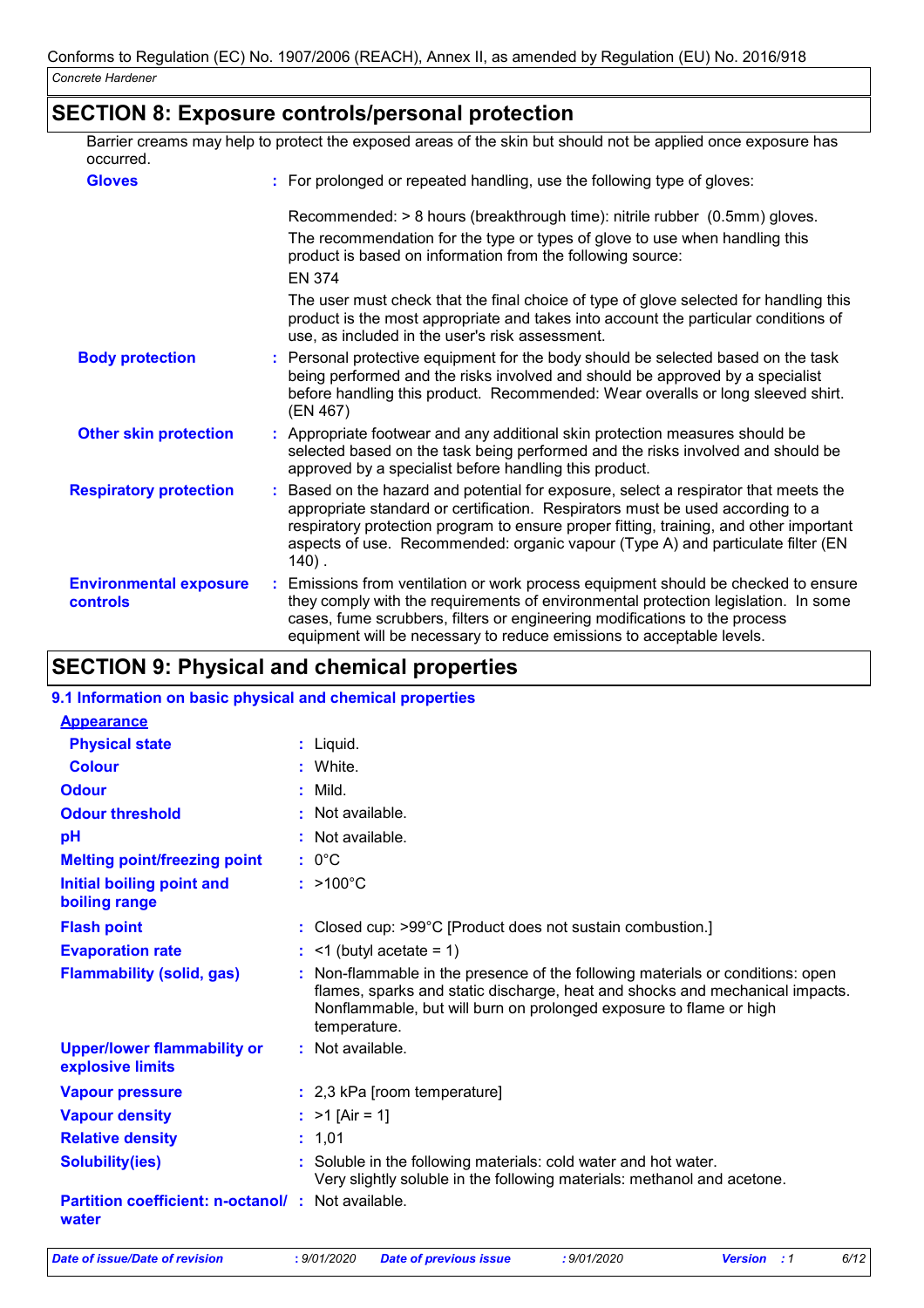# **SECTION 9: Physical and chemical properties**

| <b>Auto-ignition temperature</b> | : Not available.  |
|----------------------------------|-------------------|
| <b>Decomposition temperature</b> | : Not available.  |
| <b>Viscosity</b>                 | : Not available.  |
| <b>Explosive properties</b>      | : Not applicable. |
| <b>Oxidising properties</b>      | : Not available.  |

### **9.2 Other information**

No additional information.

# **SECTION 10: Stability and reactivity**

| <b>10.1 Reactivity</b>                            |           | : No specific test data related to reactivity available for this product or its ingredients.                                                                                                  |
|---------------------------------------------------|-----------|-----------------------------------------------------------------------------------------------------------------------------------------------------------------------------------------------|
| <b>10.2 Chemical stability</b>                    |           | : Stable under recommended storage and handling conditions (see Section 7).                                                                                                                   |
| <b>10.3 Possibility of</b><br>hazardous reactions |           | : Under normal conditions of storage and use, hazardous reactions will not occur.                                                                                                             |
| <b>10.4 Conditions to avoid</b>                   | products. | : When exposed to high temperatures may produce hazardous decomposition                                                                                                                       |
| 10.5 Incompatible materials                       |           | : Keep away from the following materials to prevent strong exothermic reactions:<br>oxidising agents, strong alkalis, strong acids.                                                           |
| <b>10.6 Hazardous</b><br>decomposition products   |           | : Under normal conditions of storage and use, hazardous decomposition products<br>should not be produced. If involved in a fire, toxic gases including CO, CO2 and<br>smoke can be generated. |

# **SECTION 11: Toxicological information**

### **11.1 Information on toxicological effects**

| <b>Acute toxicity</b>           |                                                                     |
|---------------------------------|---------------------------------------------------------------------|
| <b>Conclusion/Summary</b>       | : Based on available data, the classification criteria are not met. |
| <b>Acute toxicity estimates</b> |                                                                     |
| Not available.                  |                                                                     |
| <b>Irritation/Corrosion</b>     |                                                                     |
| <b>Conclusion/Summary</b>       |                                                                     |
| <b>Skin</b>                     | : Based on available data, the classification criteria are not met. |
| <b>Eyes</b>                     | : Based on available data, the classification criteria are not met. |
| <b>Respiratory</b>              | : Based on available data, the classification criteria are not met. |
| <b>Sensitisation</b>            |                                                                     |
| <b>Conclusion/Summary</b>       |                                                                     |
| <b>Skin</b>                     | : Based on available data, the classification criteria are not met. |
| <b>Respiratory</b>              | : Based on available data, the classification criteria are not met. |
| <b>Mutagenicity</b>             |                                                                     |
| <b>Conclusion/Summary</b>       | : Based on available data, the classification criteria are not met. |
| <b>Carcinogenicity</b>          |                                                                     |
| <b>Conclusion/Summary</b>       | : Based on available data, the classification criteria are not met. |
| <b>Reproductive toxicity</b>    |                                                                     |
| <b>Conclusion/Summary</b>       | : Based on available data, the classification criteria are not met. |
|                                 |                                                                     |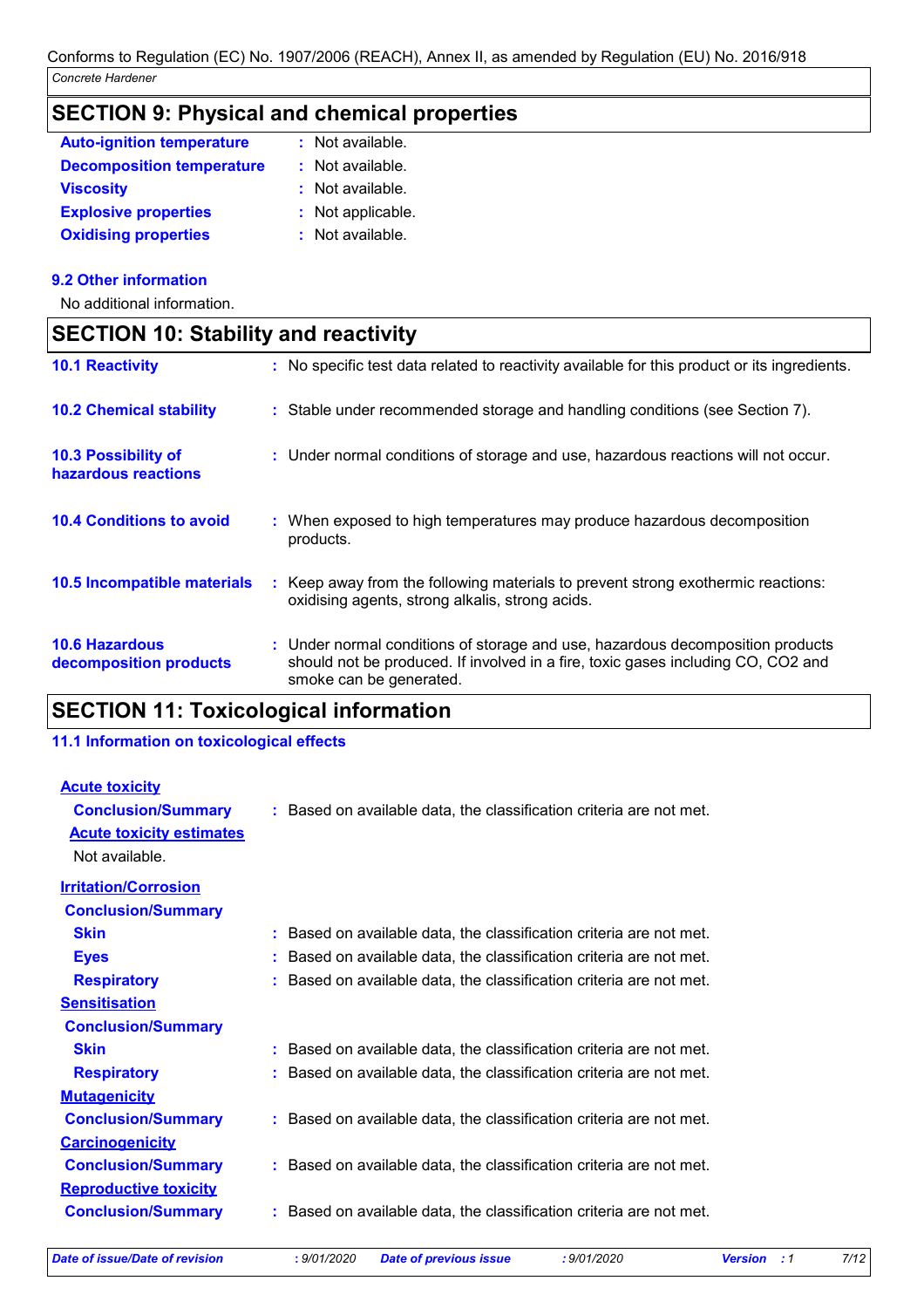| <b>SECTION 11: Toxicological information</b>              |                                                                                            |
|-----------------------------------------------------------|--------------------------------------------------------------------------------------------|
| <b>Teratogenicity</b>                                     |                                                                                            |
| <b>Conclusion/Summary</b>                                 | : Based on available data, the classification criteria are not met.                        |
| <b>Specific target organ toxicity (single exposure)</b>   |                                                                                            |
| Not available.                                            |                                                                                            |
| <b>Specific target organ toxicity (repeated exposure)</b> |                                                                                            |
| Not available.                                            |                                                                                            |
| <b>Aspiration hazard</b>                                  |                                                                                            |
| Not available.                                            |                                                                                            |
|                                                           | Delayed and immediate effects as well as chronic effects from short and long-term exposure |
| <b>Short term exposure</b>                                |                                                                                            |
| <b>Potential immediate</b><br>effects                     | $:$ Not available.                                                                         |
| <b>Potential delayed effects</b>                          | $:$ Not available.                                                                         |
| <b>Long term exposure</b>                                 |                                                                                            |
| <b>Potential immediate</b>                                | : Not available.                                                                           |
| effects                                                   |                                                                                            |
| <b>Potential delayed effects</b>                          | : Not available.                                                                           |
| <b>Potential chronic health effects</b>                   |                                                                                            |
| Not available.                                            |                                                                                            |
| <b>Conclusion/Summary</b>                                 | : Based on available data, the classification criteria are not met.                        |
| <b>General</b>                                            | No known significant effects or critical hazards.                                          |
| <b>Carcinogenicity</b>                                    | No known significant effects or critical hazards.                                          |
| <b>Mutagenicity</b>                                       | No known significant effects or critical hazards.                                          |
| <b>Teratogenicity</b>                                     | : No known significant effects or critical hazards.                                        |
| <b>Developmental effects</b>                              | : No known significant effects or critical hazards.                                        |
| <b>Fertility effects</b>                                  | : No known significant effects or critical hazards.                                        |
|                                                           |                                                                                            |

### **Other information :**

### **SECTION 12: Ecological information**

#### **12.1 Toxicity**

There are no data available on the mixture itself. Do not allow to enter drains or watercourses.

**Conclusion/Summary :** Based on available data, the classification criteria are not met.

### **12.2 Persistence and degradability**

**Conclusion/Summary :** According to EC criteria: Expected to be inherently biodegradable

| <b>Product/ingredient name</b> | <b>Aquatic half-life</b> | <b>Photolysis</b> | Biodegradability |
|--------------------------------|--------------------------|-------------------|------------------|
| 2-butoxyethanol                |                          |                   | Readily          |

### **12.3 Bioaccumulative potential**

Not available.

### **12.4 Mobility in soil**

**Soil/water partition coefficient (KOC)**

**:** Not available.

: Not available.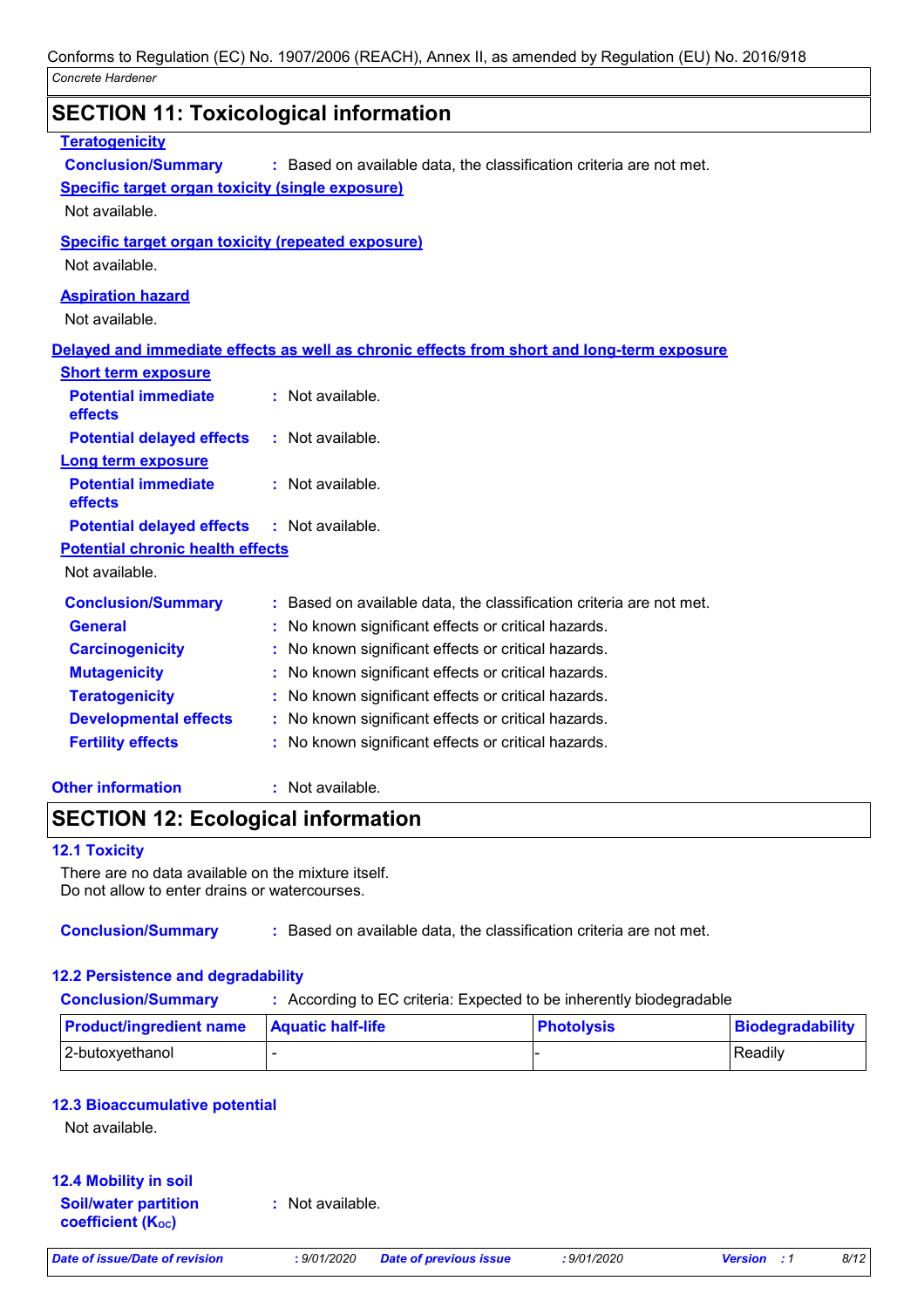### **SECTION 12: Ecological information**

**Mobility :** Non-volatile.

#### **12.5 Results of PBT and vPvB assessment**

This mixture does not contain any substances that are assessed to be a PBT or a vPvB.

#### **12.6 Other adverse effects** : No known significant effects or critical hazards.

### **SECTION 13: Disposal considerations**

The information in this section contains generic advice and guidance.

#### **13.1 Waste treatment methods**

| <b>Product</b>                 |                                                                                                                                                                                                                                                                                                                                                                                                                                                                                                                                                      |
|--------------------------------|------------------------------------------------------------------------------------------------------------------------------------------------------------------------------------------------------------------------------------------------------------------------------------------------------------------------------------------------------------------------------------------------------------------------------------------------------------------------------------------------------------------------------------------------------|
| <b>Methods of disposal</b>     | : The generation of waste should be avoided or minimised wherever possible.<br>Disposal of this product, solutions and any by-products should at all times comply<br>with the requirements of environmental protection and waste disposal legislation<br>and any regional local authority requirements. Dispose of surplus and non-<br>recyclable products via a licensed waste disposal contractor. Waste should not be<br>disposed of untreated to the sewer unless fully compliant with the requirements of<br>all authorities with jurisdiction. |
| <b>Hazardous waste</b>         | : Within the present knowledge of the supplier, this product is not regarded as<br>hazardous waste, as defined by EU Directive 2008/98/EC.                                                                                                                                                                                                                                                                                                                                                                                                           |
| <b>Disposal considerations</b> | : Do not allow to enter drains or watercourses.<br>Dispose of according to all federal, state and local applicable regulations.<br>If this product is mixed with other wastes, the original waste product code may no<br>longer apply and the appropriate code should be assigned.<br>For further information, contact your local waste authority.                                                                                                                                                                                                   |

### **European waste catalogue (EWC)**

The European Waste Catalogue classification of this product, when disposed of as waste, is:

| <b>Waste code</b>              | <b>Waste designation</b>                                                                                                                                                                                                                                                                                                                |
|--------------------------------|-----------------------------------------------------------------------------------------------------------------------------------------------------------------------------------------------------------------------------------------------------------------------------------------------------------------------------------------|
| 08 01 12                       | waste paint and varnish other than those mentioned in 08 01 11                                                                                                                                                                                                                                                                          |
| <b>Packaging</b>               |                                                                                                                                                                                                                                                                                                                                         |
| <b>Methods of disposal</b>     | : The generation of waste should be avoided or minimised wherever possible. Waste<br>packaging should be recycled. Incineration or landfill should only be considered<br>when recycling is not feasible.                                                                                                                                |
| <b>Disposal considerations</b> | : Using information provided in this safety data sheet, advice should be obtained from<br>the relevant waste authority on the classification of empty containers.<br>Empty containers must be scrapped or reconditioned.<br>Dispose of containers contaminated by the product in accordance with local or<br>national legal provisions. |
| <b>Special precautions</b>     | : This material and its container must be disposed of in a safe way. Empty containers<br>or liners may retain some product residues. Avoid dispersal of spilt material and<br>runoff and contact with soil, waterways, drains and sewers.                                                                                               |

# **SECTION 14: Transport information**

|                                       | <b>ADR/RID</b>           | <b>ADN</b>                    | <b>IMDG</b>    | <b>IATA</b>                     |
|---------------------------------------|--------------------------|-------------------------------|----------------|---------------------------------|
| 14.1 UN number                        | Not regulated.           | Not regulated.                | Not regulated. | Not regulated.                  |
| 14.2 UN proper<br>shipping name       | $\overline{\phantom{0}}$ |                               |                |                                 |
|                                       |                          |                               |                |                                 |
| <b>Date of issue/Date of revision</b> | : 9/01/2020              | <b>Date of previous issue</b> | : 9/01/2020    | 9/12<br><b>Version</b><br>. . 1 |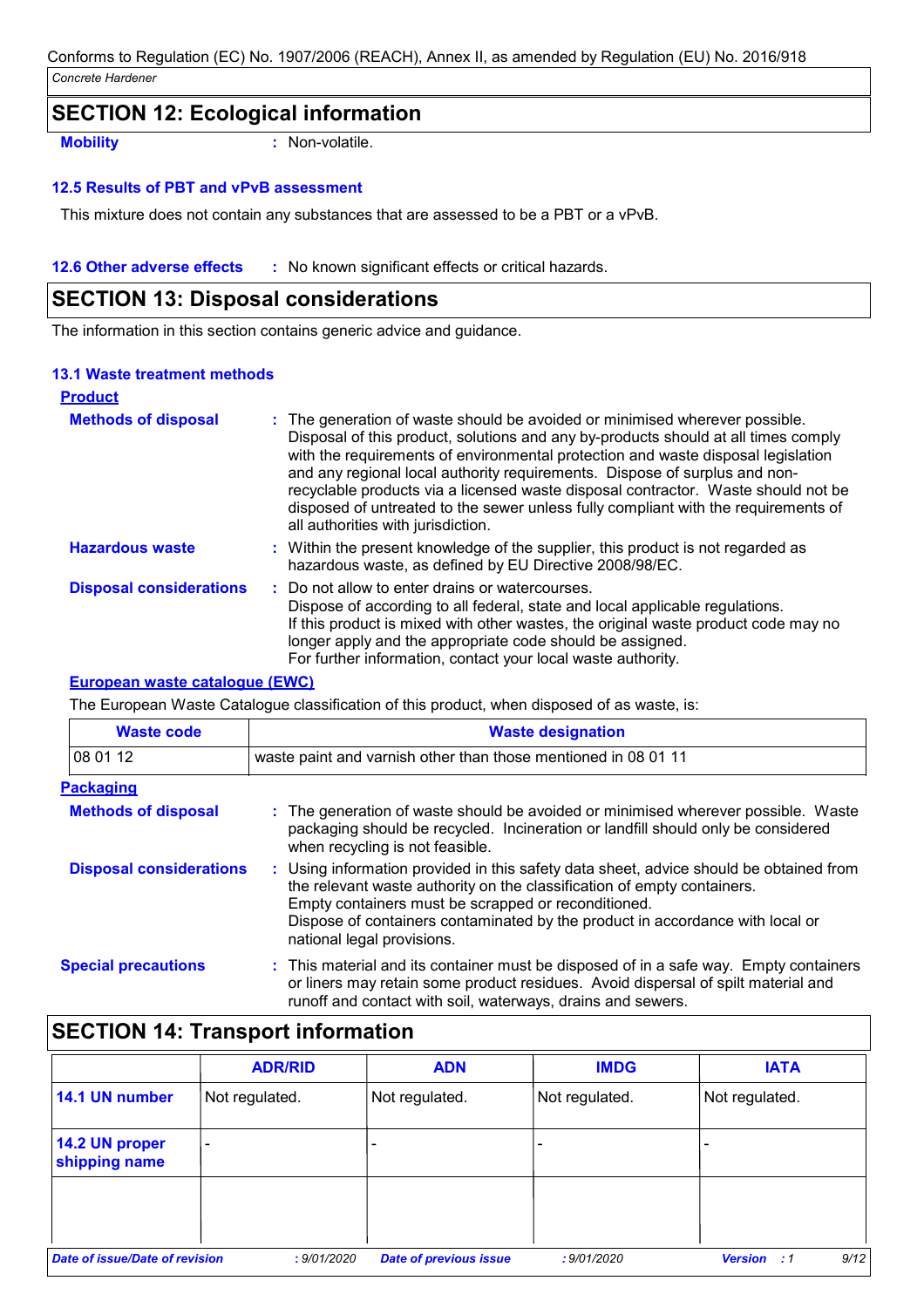| <b>SECTION 14: Transport information</b>  |                          |     |     |     |
|-------------------------------------------|--------------------------|-----|-----|-----|
| <b>14.3 Transport</b><br>hazard class(es) | $\blacksquare$           |     |     |     |
| 14.4 Packing<br>group                     | $\overline{\phantom{a}}$ |     |     |     |
| 14.5<br><b>Environmental</b><br>hazards   | No.                      | No. | No. | No. |
| <b>Additional</b><br>information          | -                        |     |     |     |

**user**

**14.6 Special precautions for : Transport within user's premises: always transport in closed containers that are** upright and secure. Ensure that persons transporting the product know what to do in the event of an accident or spillage.

# **SECTION 15: Regulatory information**

**15.1 Safety, health and environmental regulations/legislation specific for the substance or mixture EU Regulation (EC) No. 1907/2006 (REACH)**

|                                                                                                                                                                            | <b>Annex XIV - List of substances subject to authorisation</b>                                                                                          |
|----------------------------------------------------------------------------------------------------------------------------------------------------------------------------|---------------------------------------------------------------------------------------------------------------------------------------------------------|
| <b>Annex XIV</b>                                                                                                                                                           |                                                                                                                                                         |
| None of the components are listed.                                                                                                                                         |                                                                                                                                                         |
| <b>Substances of very high concern</b>                                                                                                                                     |                                                                                                                                                         |
| None of the components are listed.                                                                                                                                         |                                                                                                                                                         |
| <b>Annex XVII - Restrictions : Not applicable.</b><br>on the manufacture,<br>placing on the market<br>and use of certain<br>dangerous substances,<br>mixtures and articles |                                                                                                                                                         |
| <b>Other EU regulations</b>                                                                                                                                                |                                                                                                                                                         |
| <b>VOC</b>                                                                                                                                                                 | The provisions of Directive 2004/42/EC on VOC apply to this product. Refer to the<br>product label and/or technical data sheet for further information. |
| <b>VOC for Ready-for-Use</b><br><b>Mixture</b>                                                                                                                             | : IIA/i. One-pack performance coatings. EU limit value for this product : 140g/l (2010.)<br>This product contains a maximum of 10 g/l VOC.              |
| <b>Europe inventory</b>                                                                                                                                                    | : All components are listed or exempted.                                                                                                                |
| <b>Black List Chemicals</b><br>(76/464/EEC)                                                                                                                                | ÷                                                                                                                                                       |

**Ozone depleting substances (1005/2009/EU)** Not listed.

**Prior Informed Consent (PIC) (649/2012/EU)** Not listed.

### **Seveso Directive**

This product is not controlled under the Seveso Directive.

The information contained in this safety data sheet does not constitute the user's own assessment of workplace risks, as required by other health and safety legislation. The provisions of the national health and safety at work regulations apply to the use of this product at work.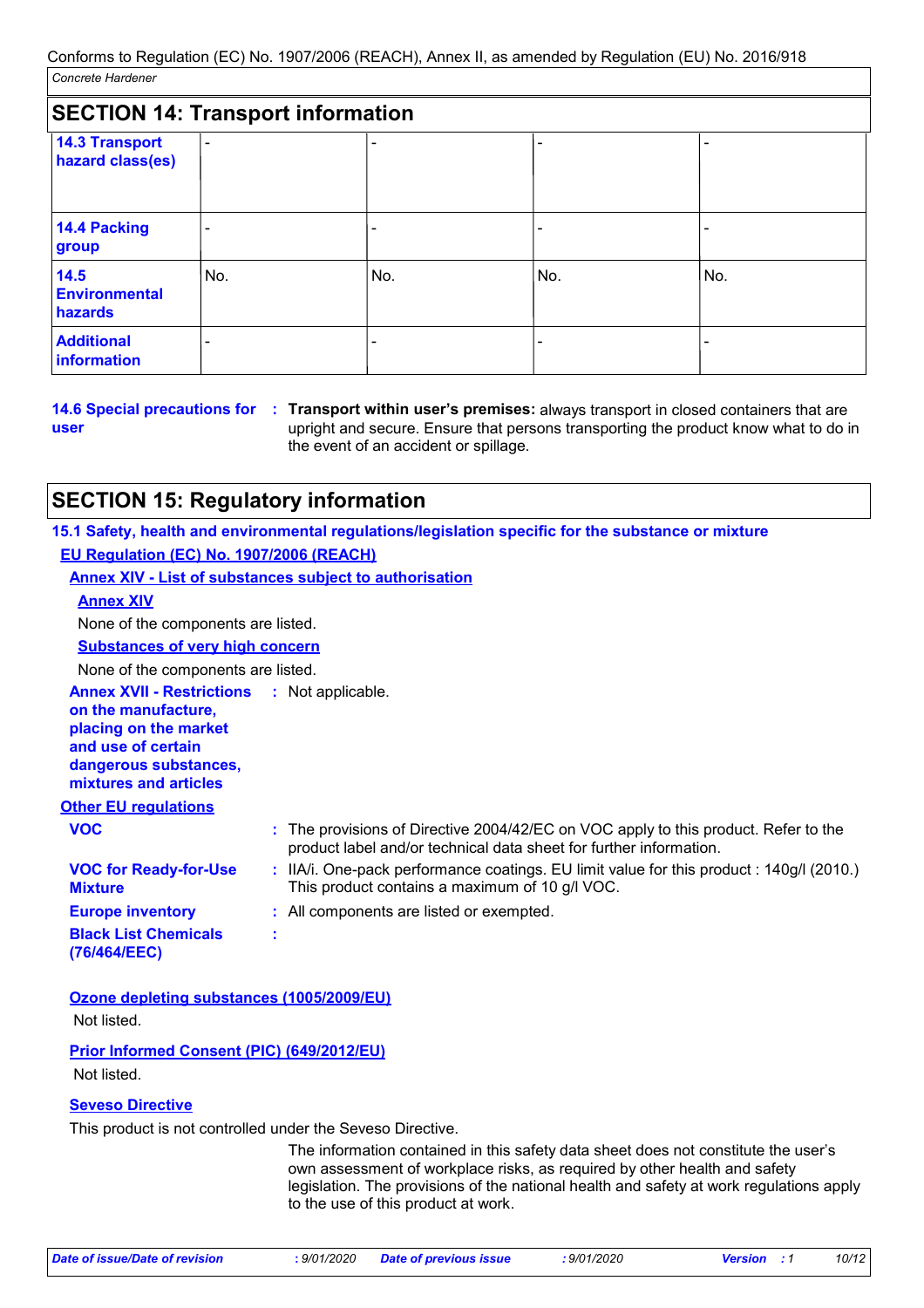|                                               | <b>SECTION 15: Regulatory information</b>                                                                                                           |
|-----------------------------------------------|-----------------------------------------------------------------------------------------------------------------------------------------------------|
| <b>References</b>                             | : EH40/2005 Workplace exposure limits<br>Conforms to Regulation (EC) No. 1907/2006 (REACH), Annex II, as amended by<br>Regulation (EU) No. 2016/918 |
| <b>International regulations</b>              |                                                                                                                                                     |
|                                               | <b>Chemical Weapon Convention List Schedules I, II &amp; III Chemicals</b>                                                                          |
| Not listed.                                   |                                                                                                                                                     |
| <b>Montreal Protocol (Annexes A, B, C, E)</b> |                                                                                                                                                     |
| Not listed.                                   |                                                                                                                                                     |
|                                               | <b>Stockholm Convention on Persistent Organic Pollutants</b>                                                                                        |
| Not listed.                                   |                                                                                                                                                     |
|                                               |                                                                                                                                                     |
| Not listed.                                   | <b>Rotterdam Convention on Prior Informed Consent (PIC)</b>                                                                                         |
|                                               |                                                                                                                                                     |
|                                               | <b>UNECE Aarhus Protocol on POPs and Heavy Metals</b>                                                                                               |
| Not listed.                                   |                                                                                                                                                     |
| : 3209100<br><b>CN</b> code                   |                                                                                                                                                     |
| <b>International lists</b>                    |                                                                                                                                                     |
| <b>National inventory</b>                     |                                                                                                                                                     |
| <b>Australia</b>                              | : Not determined.                                                                                                                                   |
| <b>Canada</b>                                 | Not determined.                                                                                                                                     |
| <b>China</b>                                  | All components are listed or exempted.                                                                                                              |
| <b>Japan</b>                                  | Japan inventory (ENCS): Not determined.<br>Japan inventory (ISHL): Not determined.                                                                  |
| <b>Malaysia</b>                               | : Not determined                                                                                                                                    |
| <b>New Zealand</b>                            | Not determined.                                                                                                                                     |
| <b>Philippines</b>                            | Not determined.                                                                                                                                     |
| <b>Republic of Korea</b>                      | Not determined.                                                                                                                                     |
| <b>Taiwan</b>                                 | : Not determined.                                                                                                                                   |
| <b>Turkey</b>                                 | : Not determined.                                                                                                                                   |
| <b>United States</b>                          | : All components are listed or exempted.                                                                                                            |
| <b>Thailand</b>                               | Not determined.                                                                                                                                     |
| <b>Viet Nam</b>                               | Not determined.                                                                                                                                     |
| <b>15.2 Chemical safety</b><br>assessment     | : No Chemical Safety Assessment has been carried out.                                                                                               |

# **SECTION 16: Other information**

Indicates information that has changed from previously issued version.

| <b>Abbreviations and</b> | $\therefore$ ATE = Acute Toxicity Estimate                                                               |
|--------------------------|----------------------------------------------------------------------------------------------------------|
| acronyms                 | CLP = Classification, Labelling and Packaging Regulation [Regulation (EC) No.                            |
|                          | 1272/2008]                                                                                               |
|                          | DMEL = Derived Minimal Effect Level                                                                      |
|                          | DNEL = Derived No Effect Level                                                                           |
|                          | EUH statement = CLP-specific Hazard statement                                                            |
|                          | PBT = Persistent, Bioaccumulative and Toxic                                                              |
|                          | PNEC = Predicted No Effect Concentration                                                                 |
|                          | <b>RRN = REACH Registration Number</b>                                                                   |
|                          | vPvB = Very Persistent and Very Bioaccumulative                                                          |
|                          | <b>Drocodure used to derive the elgecification according to Dequistion (EC) No. 1979/2008 [CI DICHS]</b> |